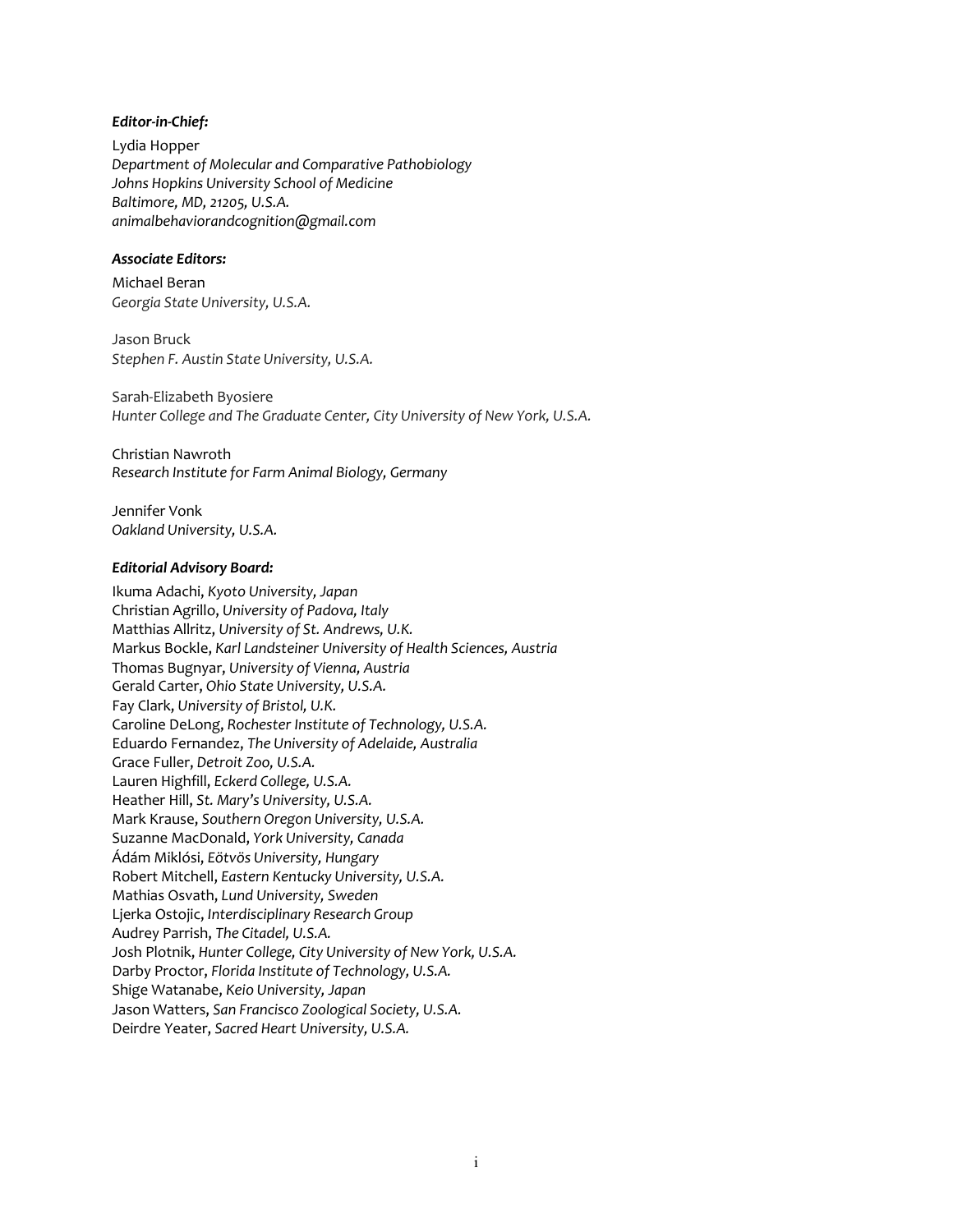## *Senior Copy Editor*

Kevin Leonard

# *Editorial Assistants:*

Holli Eskelinen Pepper Hanna Lauren Miller

## *Webmaster:*

Unicus, LLC

ABC logo and cover designed by Unicus, LLC

Cover: Giraffes in the Amakhala Game Reserve, South Africa Photo credit: Dr. Chiara Grasso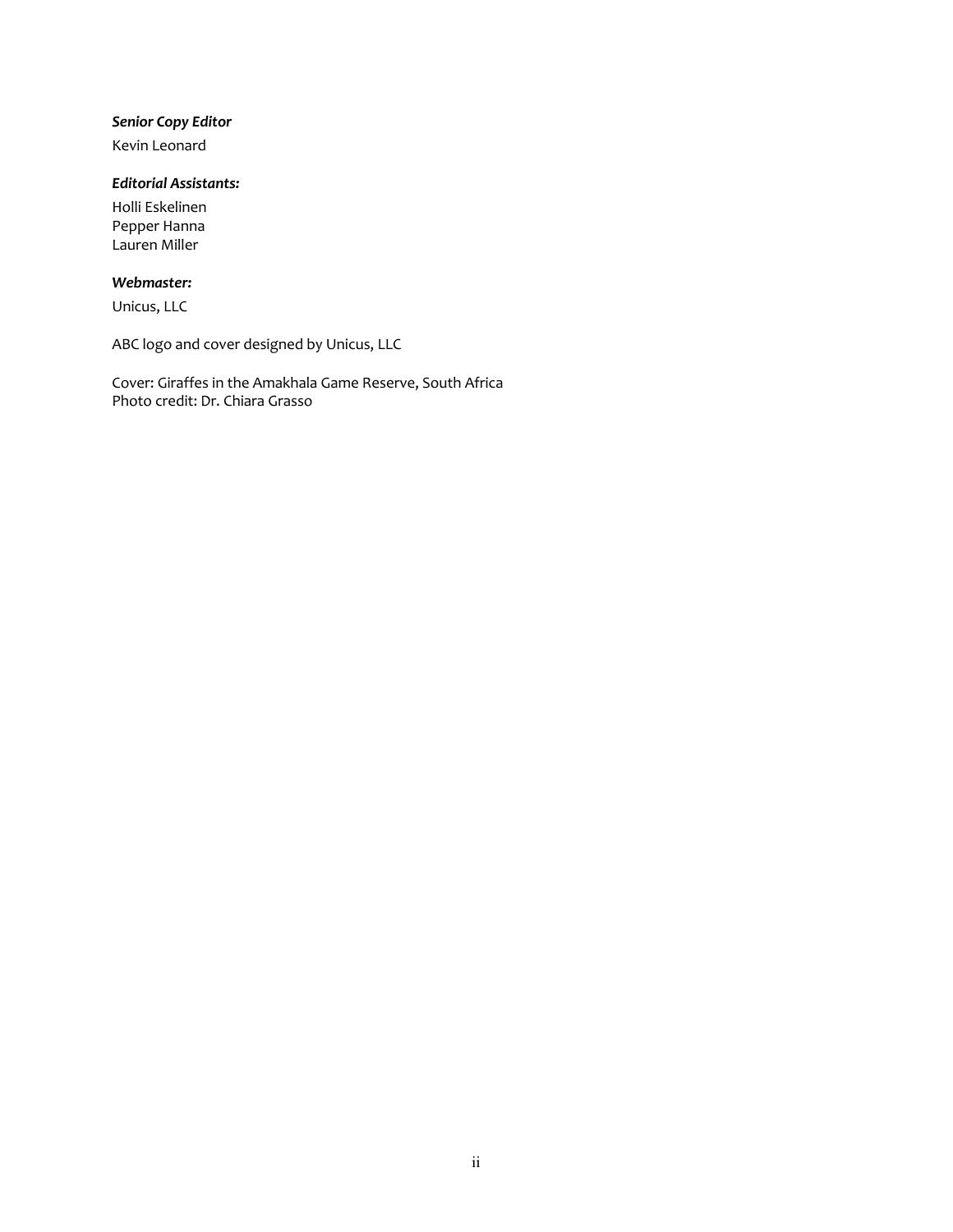

# **Animal Behavior and Cognition**

**2022, Volume 9, Number 1**

- 1 Editor-in-Chief Introduction and Welcome *Lydia M. Hopper*
- 3 The Early Bonobo Gets the Juice? The Evolutionary Roots of Pre-crastination in Bonobos (*Pan paniscus*) *Natalie Schwob, Amanda J. Epping, Jared P. Taglialatela, and Daniel J. Weiss*
- 14 Are the More Flexible Great-Tailed Grackles Also Better at Behavioral Inhibition? *Corina J. Logan, Kelsey B. McCune, Maggie MacPherson, Zoe Johnson-Ulrich, Carolyn Rowney, Benjamin Seitz, Aaron P. Blaisdell, Dominik Deffner, and Claudia A. F. Wascher*
- 37 Investigating Sex Differences in Genetic Relatedness in Great-tailed Grackles in Tempe, Arizona to Infer Potential Sex Biases in Dispersal *August Sevchik, Corina J. Logan, Kelsey B. McCune, Aaron Blackwell, Carolyn Rowney, and Dieter Lukas*
- 53 Prosocial Decision Making in an Operant Box Paradigm Promotes Visual Communication and Complex Behavioral Sequences in Adolescent Rat Dyads *Valérie V. Charron, Joey Talbot, and Hélène Plamondon*
- 72 Are Wild Wolves Southpaws? Including Potential Conservation Implications *Shannon Michelle Barber-Meyer*
- 80 Social Network-Proximity Association: Preliminary Evaluation of Giraffe Sociality in a Zoo-Housed Group *Chiara Grasso, Giorgia Poso, and Christian Lenzi*